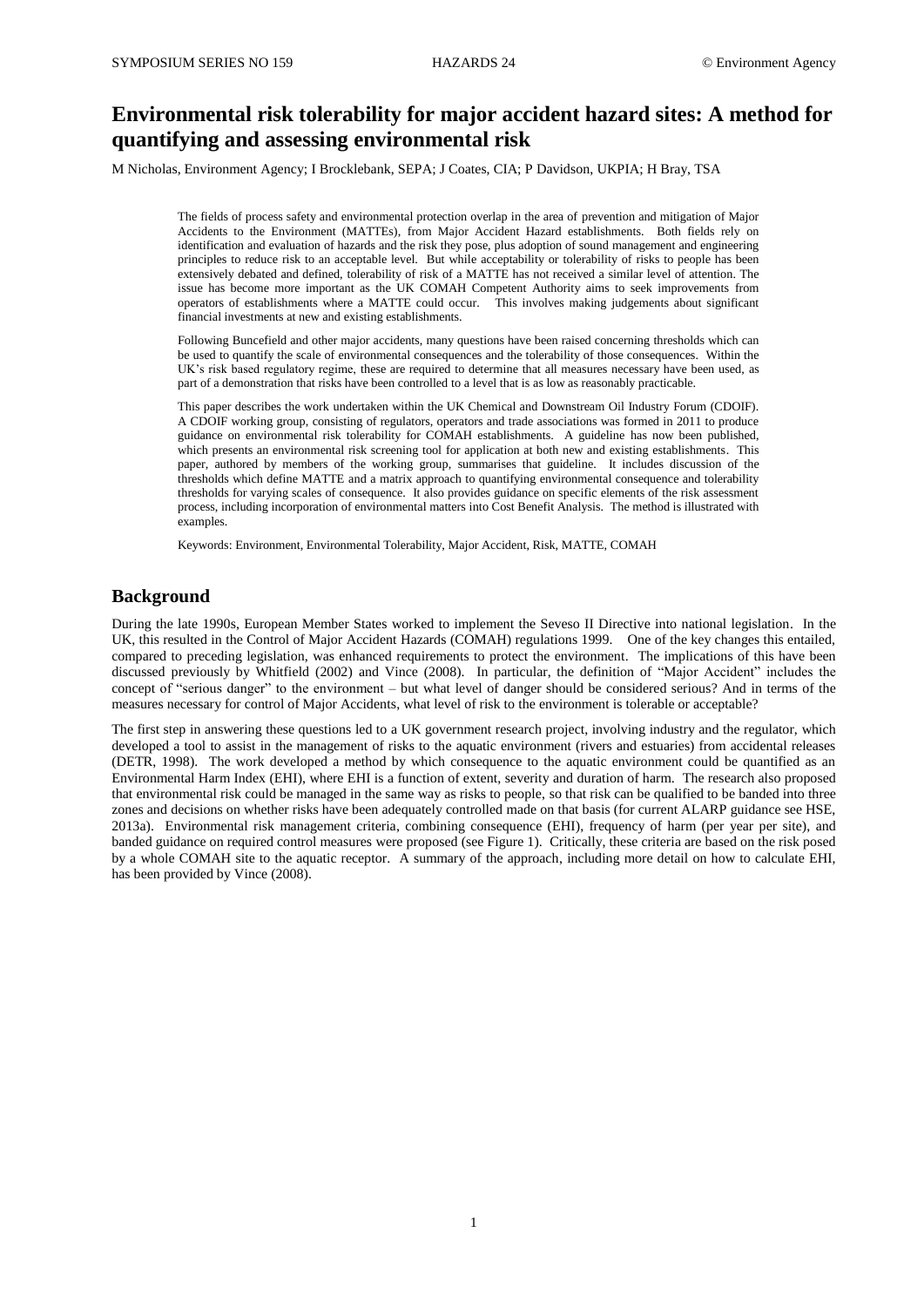Figure 1. Environmental risk criteria (fig 8.1, DETR, 1998).



Whilst making a significant contribution to environmental risk management, the research had recognised limitations. It did not cover the full range of environmental receptor types (i.e. it excluded impact to soil, designated conservation sites, groundwater) and the proposed tolerability thresholds were based on an estimation of future numbers of COMAH sites and the frequency of occurrence of incidents. In addition, the quantitative approach to calculation of EHI requires a level of detail and data that is sometimes not available and might be considered disproportionate to carry out for lower hazard/risk sites. The research was not widely publicised so not many COMAH operators became aware of the approach. Whilst it became common to deal with environmental risk in the traditional three zone ALARP matrix form, there was a lack of consistency on the risk criteria adopted by operators. There were differences in the way environmental consequence was qualified, differences in the way frequency was banded and differences in the boundaries of the tolerability criteria – including whether they should be used for the whole risk to an environmental receptor from an establishment or whether they should be applied to individual events or scenarios.

To address the issue of environmental consequence and the thresholds that might be considered a serious danger to various environmental receptors, DETR produced guidance on the interpretation of Major Accident to the Environment – now known generally as the MATTE guidance (DETR, 1999). This addressed the environmental requirements of Seveso II and the COMAH regulations, as well as providing guidance on typical environmental accident scenarios, identifying major accident hazards, assessing and appraising risk and approaches to clean-up and restoration. The guidance also provided thresholds at which environmental consequence should be considered serious (i.e. a MATTE) for 12 categories of receptor (including designated sites, wider habitats, groundwater, built heritage, marine and freshwater habitats). During the first decade of the COMAH regime this guidance has been central to guiding operators and the regulator when determining those accident scenarios that could cause a MATTE and thus fall in scope of COMAH. However, parts of the guidance have now been superseded, due to advances in environmental legislation (for example, the water framework directive introduced a new way of measuring the status of water bodies).

In 2004 the Environment Agency produced internal guidance to officers in England and Wales on "All Measures Necessary". This guidance confirmed the concept of integrating environmental protection into the existing ALARP framework and presented basic environmental tolerability thresholds. Based on the observation that MATTEs of a scale that required to be reported to Europe (see thresholds in COMAH Schedule 7) had an EHI in the region of 100, such accidents should be considered intolerable if their frequency exceeded  $1x10^4$  per year and broadly acceptable at frequencies lower than  $1x10-6$  per year (see figure 1). The guidance suggested that MATTEs with sub-EC reportable consequence would be tolerable at a higher frequency, but did not state what frequency this would be. The guidance remained internal to EA and was not shared widely with operators.

Thus, up to 2005 it became common amongst COMAH operators to manage MATTE scenarios within the existing ALARP framework (HSE, 2013), but various formats of risk matrix emerged, with no consensus on environmental tolerability criteria. Also, with regard to combining environmental consequence with measures required to reduce frequency of a MATTE, those in the fields of Environmental Protection and Process Safety generally worked along parallel lines, with differing perspectives, and only a few experts and practitioners comfortably bridging the gap. How many Process Safety experts could recall the definition of "Environmental Damage" under the Environmental Liability Directive or know what favourable conservation status implies for a Habitats Directive site? Similarly, how many environmental protection experts understand Functional Safety and Safety Integrity Levels?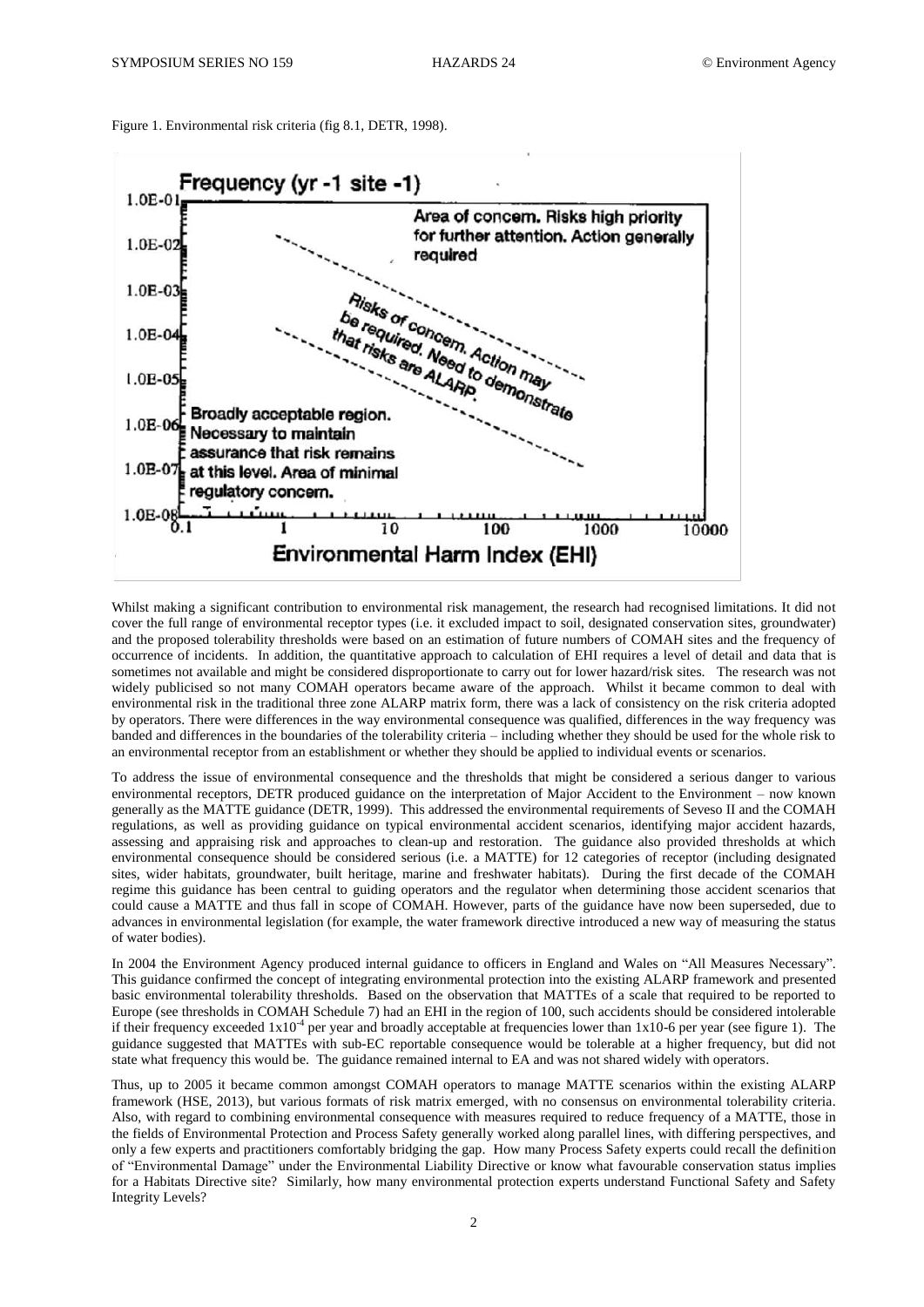# **Buncefield and other MATTEs and near misses**

Then Buncefield, December 2005. The root causes and lessons learned have been documented extensively (EA, 2008, HSE, 2009, HSE, 2011). However, making the transition from updated knowledge on major accident hazards and control measures, to the process of upgrading existing fuel terminals and refineries, at significant cost to the operators, raised the matter of environmental risk tolerability as a fundamental issue yet to resolve. Whether determining the Safety Integrity Level (SIL) of an overfill protection system or considering adequacy of combined primary, secondary and tertiary containment measures, there is a need to consider risk targets/tolerability in order to determine when enough has been done to control risk (Nicholas, 2013). Thus post Buncefield work brought into focus the urgent need to gain consensus on an environmental tolerability framework.

Other incidents at COMAH / Seveso establishments with serious or potentially serious environmental consequences, including a number of warehouse fires, have recently been reviewed and lessons highlighted (HSL, 2012, European Commission, 2013 and Gyenes, 2014). Many of the environmental protection lessons involve engineering of containment systems for the containment of liquid releases, from spills and firewater runoff, and these lessons have been captured in the UK through update of guidance originally published by CIRIA (1997), with publication of the revised guidance expected in 2014. Whilst these lessons should readily be implemented at new build sites, the approach to making decisions on upgrading existing establishments, the associated costs and practicability, depends on the legislation governing the site (COMAH, Environmental Permitting, Oil Storage Regulations for example). Some requirements are mandatory, others risk based. For COMAH, this again led to a need to agree how to incorporate environmental tolerability within the ALARP framework.

### **Chemicals and Downstream Oil Industry Forum**

As explained by HSE (2013b) "The Chemicals and Downstream Oil Industries Forum (CDOIF) was established in 1997, bringing together regulators and many of the sectors most influential people and organisations. The core aim of the forum is to inform regulatory and industry approaches to issues affecting the safety and health of people, sustainability and the environment.

Through its membership, the forum is able to tackle issues of most importance to manufacturers, primary producers, and service providers. The group aims to adopt pragmatic solutions and develop long-term strategies to ensure that businesses and workers are heard on the issues that matter within the industry."

CDOIF publishes its work on the HSE website (search for "HSE CDOIF resources"). Recent publications at HSE (2013c), from CDOIF working groups include:

- Human Factors review of procedures guidance
- Leak detection guidance
- Preparing for flooding a guide for regulated site (link to EA publications catalogue)

# **CDOIF environmental tolerability of risk working group**

In 2010 CDOIF agreed to form a working group to examine existing approaches to assessment of environmental risk and develop an environmental risk assessment framework for COMAH. The immediate need was to enable SIL determination for overfill protection systems of gasoline tanks, but application of the CDOIF guideline would be to all COMAH establishments. The COMAH Competent Authority (CA) requires operators to submit site safety reports and / or management system risk assessments that demonstrate that the environmental risk for the whole COMAH establishment has been reduced to a tolerable level.

Members of the CDOIF working group included industry, trade associations, professional bodies and the CA. From the outset it was recognised there was a need to adopt a multidisciplinary approach, both at expert and practitioner levels. Thus the working group included input from professionals including economists and environmental/process safety engineers. The output is a result of discussion and debate, mixed with professional judgement and a degree of legal steer. It is also of note that development of the framework has benefited from parallel discussions taking place during development of other process safety guidance, in particular Energy Institute (EI) guidance on tertiary containment systems (EI, 2013a) and draft EI guidance on SIL determination (EI, 2013b).

The scope of work, limited to assessment of Major Accident Hazards at COMAH sites, was aimed at developing an environmental risk screening tool. Many sites should be able to use this tool without significant (and potentially expensive) external input. It is clear that those sites with greater hazards, risk or complexity may need to provide much more detail, but for those which don't the CDOIF guideline gives an understandable foundation on which to proceed with discussions with regulators. The work included:

- Defining the types of harm to be considered in the assessment, and how harm is to be characterised for risk assessment (this included developing an approach to classify different levels of MATTE consequence based on extent, severity and duration of recovery).
- Providing the risk criteria to be used in assessing the tolerability of the environmental risk from an establishment and, where appropriate, individual scenarios.
- Developing guidance on how risks may be evaluated.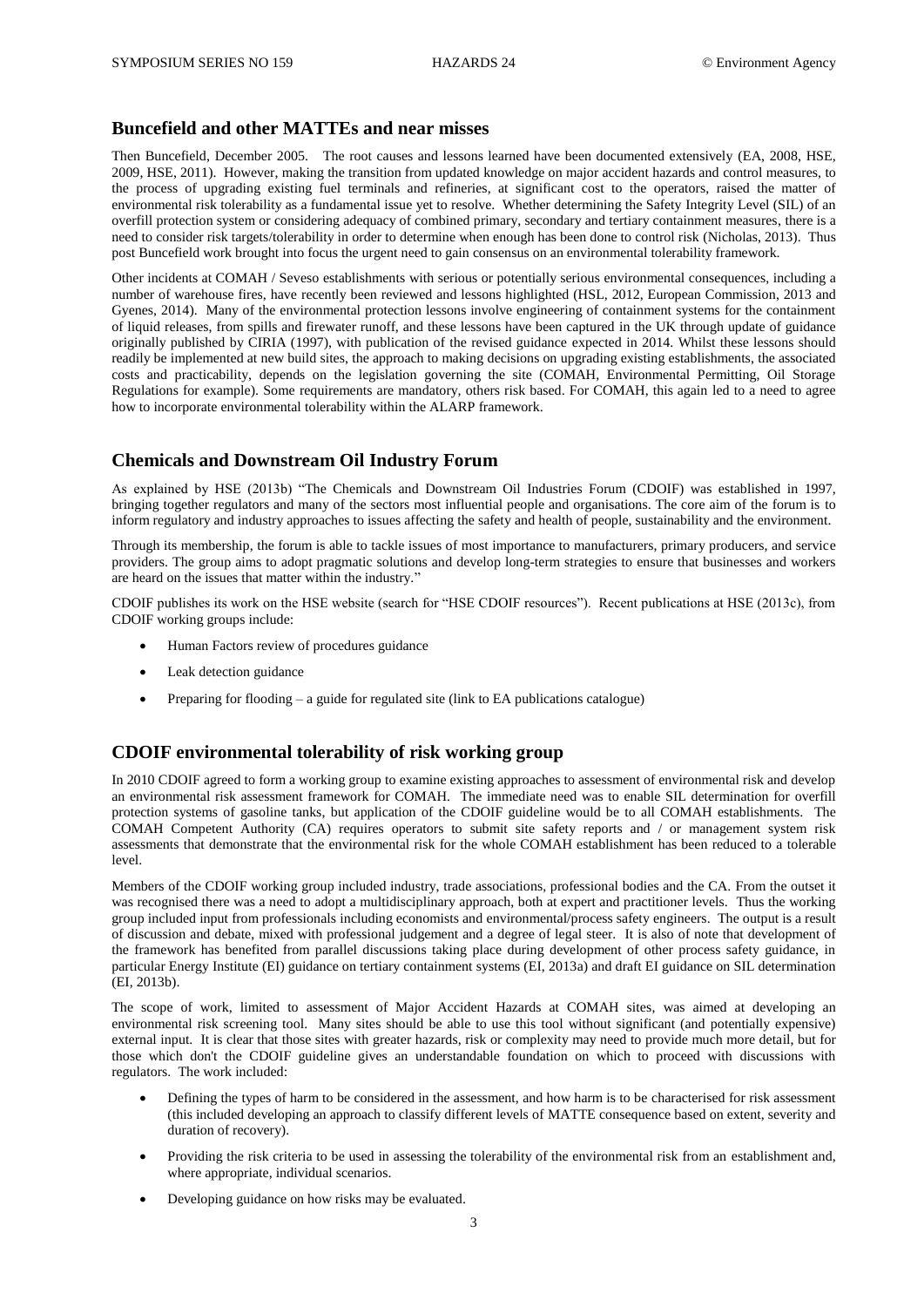Developing guidance on how to include the cost of environmental harm in a COMAH cost benefit analysis.

The working group also carried out "road testing" of the framework against several representative establishments so that the impact of the proposed framework could be assessed.

## **CDOIF Guideline - Environmental Risk Tolerability for COMAH Establishments**

CDOIF finalised and published its guideline in 2013 (HSE, 2013d). The guideline sets out a screening methodology for assessment of environmental risk within the ALARP framework (HSE, 2013a). It establishes a tolerability of risk matrix defining the frequency range of the Intolerable, Tolerable if ALARP (TifALARP) and Broadly Acceptable zones for different levels of environmental consequence and provides further guidance on some elements of the risk assessment process. There is an expectation from CDOIF (i.e. shared by the CA) that the guideline (or equivalent) should now be used to carry out environmental risk assessment for COMAH. The document remains open for comment and revision until the end of 2014 to allow industry to use the process and provide feedback on any significant issues that might arise from its application.

What follows is an illustrated overview of the work and examples based on releases to surface water. The examples include extracts from the guidance (Figures 2, 3 and 4 below) but it is essential that the CDOIF publication is accessed and considered in full to understand the agreed framework and thresholds for all environmental receptors. The guideline is structured under the following headings:

- Executive summary & Scope
- Definition of types of environmental harm
- Risk criteria and evaluating risks
- Cost Benefit Analysis
- Completing the risk assessment

Information is provided on certain aspects of environmental risk assessment, but not the whole methodology. So, for example, the section on Cost Benefit Analysis (CBA), provides advice on how to include the cost of environmental harm in COMAH CBA, including appropriate disproportion factor and discounting rate. But, to carry out an assessment it would be necessary to source relevant cost of incidents data and to understand the existing guidance published by the CA (as referenced by CDOIF) on ALARP and when/how to carry out a CBA (if necessary).

Fundamental to the CDOIF approach is the concept of establishment risk. It was agreed by CDOIF that for COMAH, environmental risk tolerability should be based on the risk posed to a specific receptor from all MATTE scenarios at a single establishment that could impact that receptor. In section 4.3 of the guidance (HSE, 2013d) it is explained that a risk assessment can either sum all risk to a receptor, for direct comparison with tolerability criteria, or presume that the risk under assessment is only a fraction of total risk, and the risk thresholds/targets need to be reduced appropriately, depending on the scale of other areas of risk compared to that under assessment.

In order to assess the establishment risk to the environment it is necessary to carry out a structured approach and this will usually be based around the source>pathway>receptor model. It is highlighted that detailed guidance on the approach can be found elsewhere, e.g section13 of the Safety Report Assessment Manual (HSE, 2010). Once potential MATTE scenarios have been identified, there are a range of approaches that can be used to carry out evaluation of environmental consequence, to confirm MATTE scenarios, and these are not explored in depth. However, what is covered is how consequence should be qualified / quantified in order to determine risk thresholds.

Chapter 3 of the CDOIF guideline revisits the environmental receptors discussed by DETR (1999) and in many cases proposes revision to the harm thresholds which should be considered as serious (i.e. the MATTE thresholds). These receptors can broadly be considered as subsets of the following receptor types: terrestrial habitats, freshwater habitats, marine habitats and groundwater bodies. The proposed MATTE thresholds reflect a great deal of work, taking into consideration developments in legislation, experience from application of COMAH and discussion of serious environmental incidents of the past. It can be considered that the thresholds also reflect changes in public perception of tolerability of environmental risk, to the extent that this is reflected in the framework of European environmental law. Some MATTE thresholds have been updated due to changes in environmental law. For example, MATTE thresholds for freshwater habitats, previously defined in terms of Environment Agency General Quality Assessment (GQA) scheme, have been redefined by reference to water body status under the Water Framework Directive (WFD). Also, since the MATTE guidance was published, the Environmental Liability Directive with its' definitions of environmental harm has come into force and MATTE thresholds have been redefined to reflect the thresholds for environmental harm. Other thresholds have been changed due to experience (for example, some of the thresholds contain extent of severity as either a specified area/distance or as percentage of receptor affected - the lesser applies. For very small receptors this can lead to thresholds which are too small to be considered MATTE, so in some cases only an area/distance has been determined and for others it is clarified that the percentage criteria will not reduce the thresholds to lower than half the area/distance criteria).

Whilst DETR (1999) and the CDOIF guideline present (minimum) impact thresholds for MATTE, the working group also agreed at an early stage that not all MATTEs are of equal concern. The group agreed to band MATTEs into 4 differing scales of impact and assign different tolerability criteria to each. Chapter 4 and 6 of the guideline explain how the scale of impact (i.e. consequence) of those identified MATTE scenarios can be assessed to determine the appropriate tolerability criteria and make judgements on tolerability of establishment risk. To determine appropriate risk tolerability criteria it is necessary to understand the potential unmitigated consequence (i.e. the potential consequence from the credible scenarios before any mitigation measures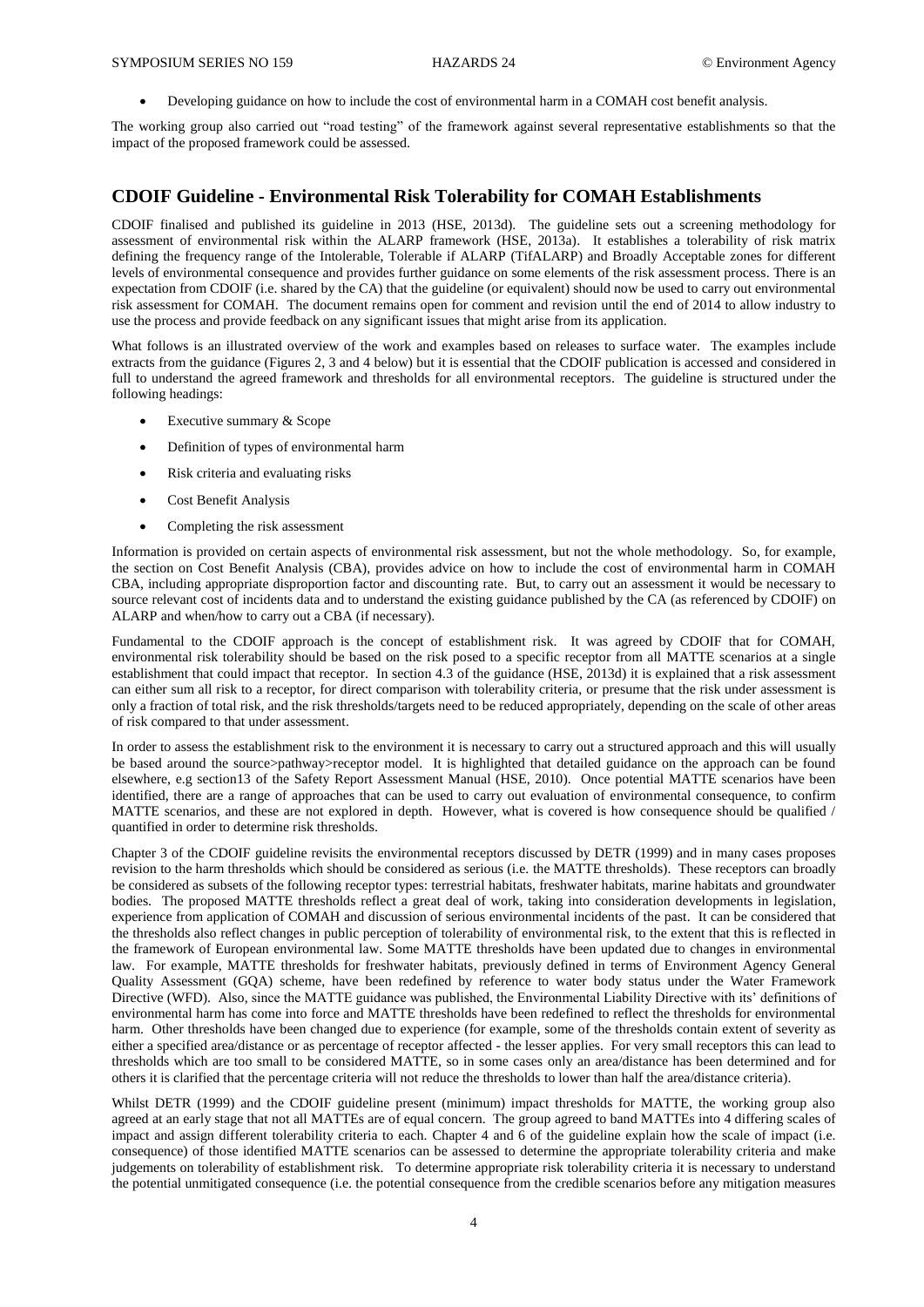are employed). As presented in Appendix 4 of the guidance, consequence is evaluated within a 4 band range (levels  $A - D$ ) by considering

- 1. Severity of potential harm for the given scenarios (unmitigated, escalation considered) : Severity (which is strictly extent and severity) has been classified into 4 bands, one bellow MATTE thresholds and three increasing severity of MATTE.
- 2. Duration of potential harm (unmitigated natural recovery periods) : Duration has been classified into 4 bands, again one below MATTE thresholds and three above. Different ranges of duration are considered for differing receptor types, because of differences in natural recovery times (Note: groundwater recovery is very long term and here "duration" is used as a proxy to differentiate between public drinking water sources and other groundwater to ensure appropriate differentiation of tolerability between these receptor types. Duration is included in the drinking water person-hours calculation uses for severity)

The potential severity and duration of the unmitigated consequence are combined using a matrix to establish the consequence level  $(A - D)$ . Each level of consequence has assigned tolerability criteria, such that with increasing consequence, tolerable frequency decreases (these are discussed in the example which follows).

In order to consider whether risks have been reduced so far as is reasonably practicable (SFAIRP), it is necessary to consider mitigated risk (frequency and consequence after all existing protection layers have been adopted) compared to the appropriate tolerability criteria. Here, mitigated risk also includes any additional conditional modifiers, such as probability of ignition or for migratory species, time at risk. Comparison of mitigated risk to tolerability criteria can be done by one of two methods:

- 1. Aggregate all risk to the receptor and compare it to the tolerability criteria appropriate to the consequence level. Mitigated risk is calculated by summing the frequencies of all independent scenarios at the establishment which can impact the receptor at or above the consequence level (after credit is claimed for protection layers). This is repeated for each consequence level.
- 2. For assessment of a specific scenario, reduce the tolerability criteria appropriate to the consequence level for that scenario by an appropriate factor when considering other MATTE scenarios at the establishment that also impact the receptor. For example, if the scenario in question is one of ten other MATTE scenarios that could equally impact the receptor, then the tolerability criteria would be reduced by a factor of 10 if applied to a single scenario.

By comparison of mitigated risk with the appropriate tolerability criteria, risk can be managed in the context of the ALARP framework (HSE, 2013a). The guideline provides greater clarification on expectations for existing sites (as well as new) within the ALARP/COMAH framework, which has greatly assisted discussions with regulators. Thus, adequacy of risk reduction measures can be viewed in terms of established guidance and if necessary, further risk reduction measures adopted SFAIRP. Chapter 5 provides guidance on integration of environment into any CBA. The approach is best illustrated by example.

### **Chemicals warehousing example**

Consider an establishment, a chemicals warehouse, with potential to cause impact to surface water – in this case a freshwater habitat with no drinking water abstractions. The major accident hazards from the establishment that might impact the freshwater habitat would need identification and would typically include spills, more serious loss of containment (e.g. from a fire) and firewater runoff. In addition, the freshwaters that could be impacted would need to be identified. It is then necessary to combine the hazards of the chemicals at the establishment, the credible scenarios and potential pathways to determine potential impact on the receptor (source>receptor>pathway model). Reference to historic incidents can help in this respect, though these usually represent consequence after some form of mitigation and the assessment to determine tolerability criteria needs to consider unmitigated consequence. Once potential consequence is predicted then the CDOIF consequence level can be determined through reference to the severity and duration tables (Note: these tables provide a summary of the more detailed harm thresholds and they need to be read in conjunction with information presented in section 3.2 of the guideline - HSE, 2013d). Figure 2 and 3 are extracts of the parts of those tables relevant to freshwater (surface water).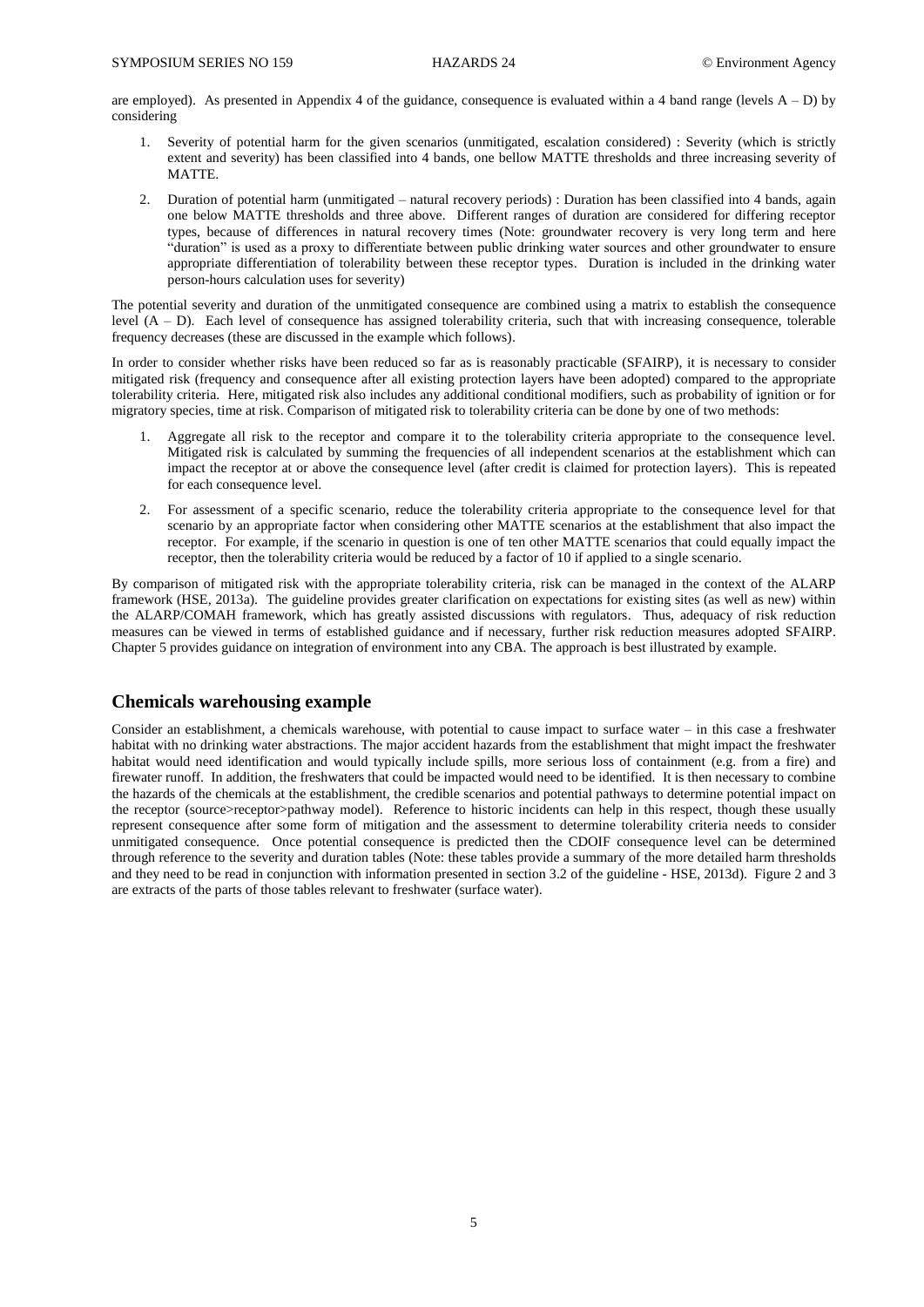Figure 2. Extract from CDOIF guideline, Appendix 4 : Table 1 – Severity (HSE 2013d).

| Row | <b>DETR</b><br><b>Table Ref</b> | Receptor<br><b>Type</b>                  | <b>Severity of Harm</b>                                                                                                  |                                                                                                                                                                                                                                         |                                                                                                                                                                                                                                               |                                                                                                                                                                                                                                           |
|-----|---------------------------------|------------------------------------------|--------------------------------------------------------------------------------------------------------------------------|-----------------------------------------------------------------------------------------------------------------------------------------------------------------------------------------------------------------------------------------|-----------------------------------------------------------------------------------------------------------------------------------------------------------------------------------------------------------------------------------------------|-------------------------------------------------------------------------------------------------------------------------------------------------------------------------------------------------------------------------------------------|
|     |                                 |                                          | <b>Significant</b><br>While this level of<br>harm might be<br>significant pollution, it<br>is not considered a<br>MATTE. | Severe<br><b>DETR Criteria - the</b><br>lowest level of harm<br>that might be<br>considered MATTE.                                                                                                                                      | Major                                                                                                                                                                                                                                         | Catastrophic                                                                                                                                                                                                                              |
|     |                                 | Severity Level →                         |                                                                                                                          | $\overline{2}$                                                                                                                                                                                                                          | 3                                                                                                                                                                                                                                             | л                                                                                                                                                                                                                                         |
| 15  | 12                              | Fresh and<br>estuarine water<br>habitats | Impact below that of<br>Severity level 2                                                                                 | <b>WFD Chemical or</b><br>ecological status<br>lowered by one class<br>for 2-10km of<br>watercourse or 2-20ha<br>or 10-50% area of<br>estuaries or ponds.<br>Plus interruption of<br>drinking water<br>supplies, as per DETR<br>Table 6 | <b>WFD Chemical or</b><br>ecological status<br>lowered by one class<br>for 10-200km of<br>watercourse or 20-<br>200ha or 50-90% area<br>of estuaries and<br>ponds. Plus<br>interruption of drinking<br>water supplies, as per<br>DETR Table 6 | <b>WFD Chemical or</b><br>ecological status<br>lowered by one class<br>for $>200$ km of<br>watercourse or<br>>200ha or >90% area<br>of estuaries and<br>ponds, Plus<br>interruption of drinking<br>water supplies, as per<br>DETR Table 6 |

Figure 3. Extract from CDOIF guideline, Appendix 4 : Table 2 – Duration (HSE 2013d).

|                                                                                 | Short term                                                        | Medium term                                                      | Long term  | Very long term |
|---------------------------------------------------------------------------------|-------------------------------------------------------------------|------------------------------------------------------------------|------------|----------------|
| <b>Description</b>                                                              | Harm with such short<br>recovery is not<br>considered a<br>MATTE. |                                                                  |            |                |
| Harm Duration Category $\rightarrow$                                            |                                                                   | 2                                                                | 3          |                |
| LAND                                                                            | $\leq 3$ years                                                    | $>$ 3 years or $>$ 2<br>growing seasons for<br>agricultural land | > 20 years | $> 50$ years   |
| SURFACE WATER (ALL EXCEPT<br>PUBLIC OR PRIVATE DRINKING<br><b>WATER SOURCE)</b> | $\leq$ 1 year                                                     | > 1 year                                                         | >10 years  | >20 years      |
| <b>GROUNDWATER BODY</b>                                                         |                                                                   |                                                                  |            |                |

From these tables (figure 2 & 3) both the severity of harm and duration of harm can be categorised (1-4). If either severity or duration fall in category 1, then the impact is considered to be below MATTE thresholds. If this is the case for all receptors then the scenario can be screened out of a COMAH assessment (except for consideration of benefits in CBA). Severity and duration are combined to give the consequence level (A-D), along with the associated frequencies of the Intolerable and Broadly Acceptable boundaries (figure 4).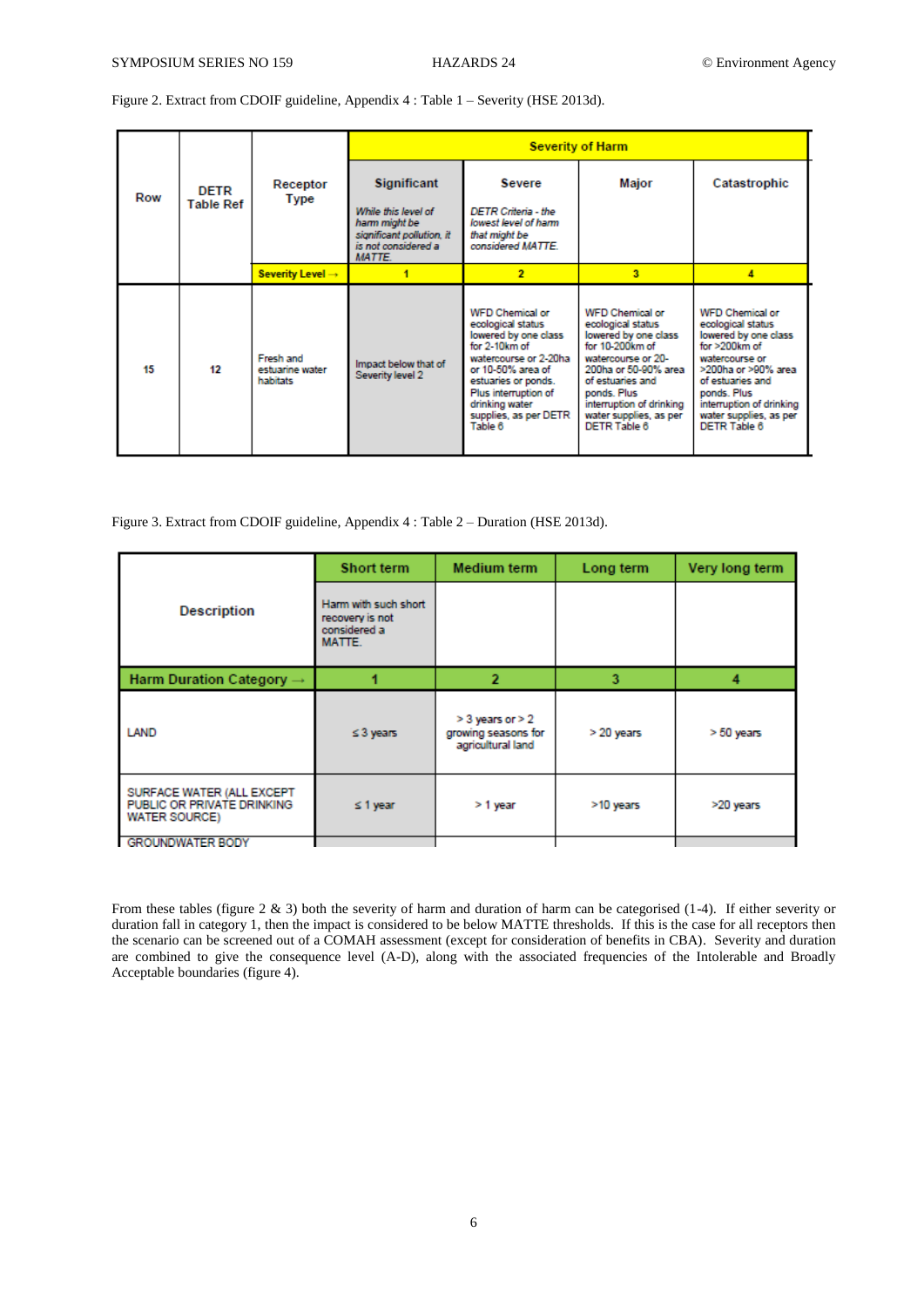Figure 4. Extract from CDOIF guideline, Appendix 4 : Table 3, Matrix for deriving receptor tolerability for MATTE (HSE, 2013d).



Thus, for different scales of consequence (A-D), the TifALARP zone has been established. It decreases by an order of magnitude for each incremental increase in consequence level (see CDOIF guideline section 6.2.1.4 for this same information presented in risk matrix format).

Considering the chemicals warehouse example, if a major fire could cause runoff that could lower the WFD classification of a river over a distance ~4-6km, with a recovery period of 3-4years, then

- from figure 2, severity of harm  $= 2$
- from figure 3, duration of harm  $= 2$
- from figure 4, CDOIF consequence level  $= A$

Considering the same warehouse example (but perhaps with a larger inventory of more hazardous substances), if a major fire could cause runoff that could lower the WFD classification of a river over a distance ~130km, with a recovery period of ~15years, then

- from figure 2, severity of harm  $=3$
- from figure 3, duration of harm  $=3$
- from figure 4, CDOIF consequence level  $= C$

In terms of the incidents described by European Commission (2013) –

- Accident 1 (This is the Biolab incident, as discussed by HSL, 2012) It was reported, more than 2500 fish were killed over a 6 km stretch of river and estimated that the river would take 4 to 7 years to return to pre-incident condition. These mitigated impacts fall in scope of MATTE (CDOIF severity 2, duration 2, consequence level A). In this case the emergency responder mitigation was partially effective, reducing consequence but not avoiding a MATTE and it is considered credible that the potential unmitigated consequence for the Biolab fire scenario should be considered to have potential CDOIF consequence level B.
- Accident 3 (Sandoz warehouse fire) Serious impact over 250km of river was reported (CDOIF severity 4). Thus, depending on recovery time, the unmitigated consequence would be either CDOIF consequence level C or D (the Rhine recovery took several years, aided by fish/eel restocking, and a precautionary approach would assume natural recovery time would have exceeded 10 years, thus resulting in CDOIF consequence level D). The incident was also reported to have caused water supplies along the Rhine, up to the Netherlands, to stop pumping water for drinking water generation for up to 18 days. However, due to a lack of information in the literature as to scale of abstractions effected we have not attempted here to estimate CDOIF consequence based on the thresholds for interruption of drinking water.

These examples demonstrate that, when considering prediction of consequence, there will be a degree of uncertainty and a conservative approach (in accordance with the precautionary principle) needs to be adopted. The assessment of consequence might need to be repeated with a greater degree of rigour. In the case of surface waters, the EHI method could be used as a reference to guide selection of appropriate tolerability criteria, so for the Sandoz example, DETR (1998) stated that the incident resulted in an EHI of at least 1000, which from figure 1 gives a TifALARP zone of  $10^{-5}$  to  $10^{-7}$  per site per year (i.e. the same as the tolerability criteria for CDOIF consequence level D).

Once CDOIF consequence levels of all MATTE scenarios are understood, then tolerability of risk can be considered (this is done separately for each receptor). Simplifying the warehouse example, for illustrative purposes, it shall be considered that small incidents (e.g. loss of containment from single containers) have been assessed to be sub-MATTE and are thus screened out. The risk of a MATTE comes from one scenario – full warehouse fire. It is then necessary to apply an appropriate risk assessment technique (LOPA or event tree) or assume generic event data is applicable. In this case (for example only) we'll say the mitigated frequency of a full warehouse fire causing a MATTE is found to be  $1x10^{-3}$  per year (Note: this value is illustrative, but none-the-less typical of a warehouse, with direct pathways to an adjacent watercourse, without sprinklers and little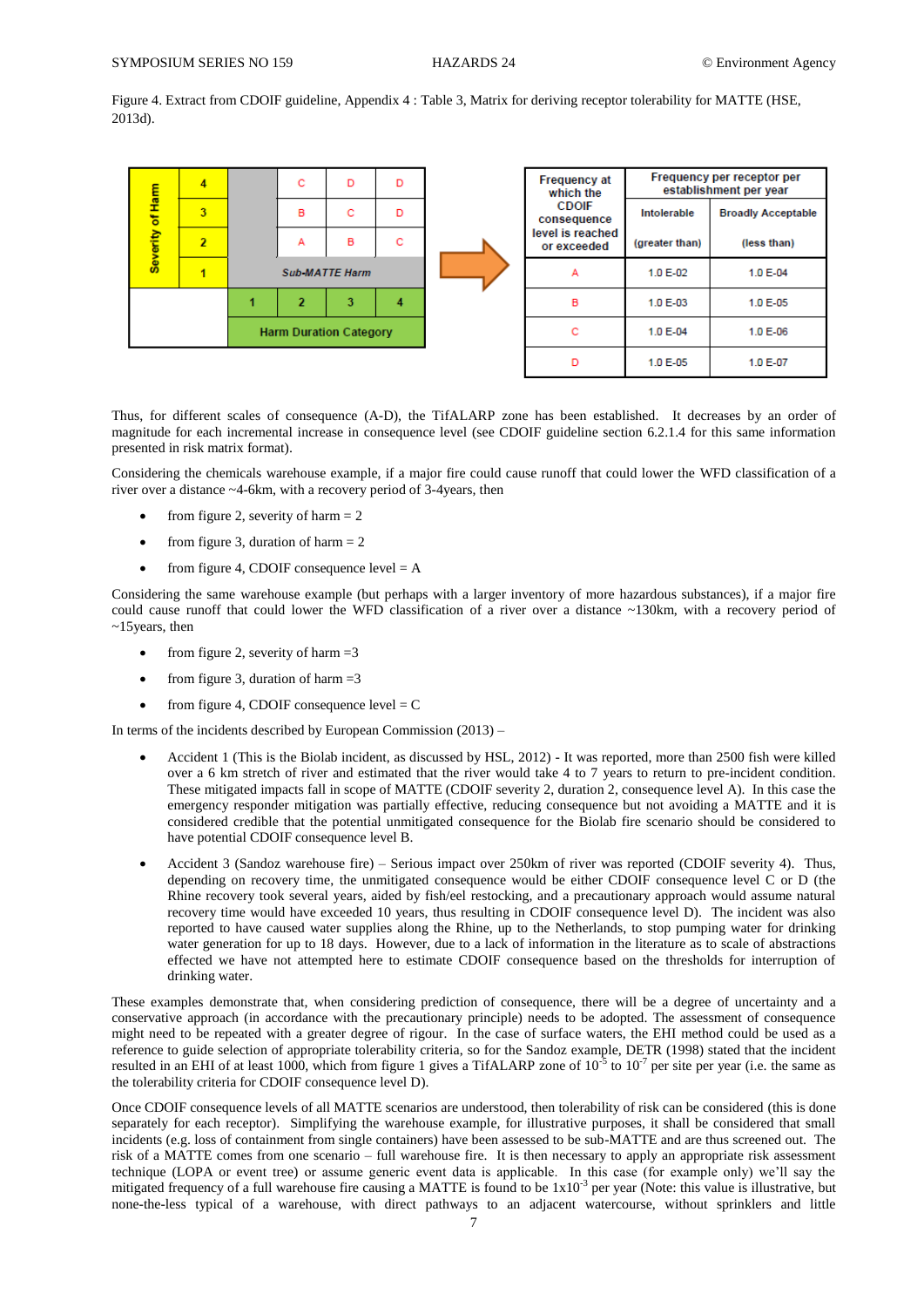secondary/tertiary containment capacity). Failure rate and event data should be determined on a site specific basis and the frequency of MATTE could be lower given consideration of other potential protection layers, such as available containment systems to reduce frequency or quantity of liquid runoff.

If the establishment comprises the single warehouse, then:

- If potential consequence is established to be at CDOIF consequence level A, then the TifALARP zone is  $10^{-2}$  to  $10^{-4}$ per receptor per establishment per year. Warehouse fire MATTE frequency at  $1x10^{-3}$  per year falls in the middle of this range, thus further measures need to be considered and adopted SFAIRP. Such measures might be preventive (improved segregation, reduced inventories) or mitigatory (install sprinkler system, upgrade secondary/tertiary containment).
- If potential consequence is established to be at CDOIF consequence level C, then the TifALARP zone is  $10^{-4}$  to  $10^{-6}$ per receptor per establishment per year and warehouse fire MATTE frequency at  $1x10^{-3}$  per year falls in the intolerable zone where risk needs to be reduced further, almost irrespective of cost.

If the establishment comprises the warehouse, plus other installations with surface water MATTE potential, then either:

- the risk of other MATTEs which impact surface water needs to be aggregated with the warehouse MATTE and compared to establishment risk tolerability criteria.
- or
- the contribution to the establishment risk from the warehouse vs other scenarios needs to be estimated and tolerability criteria apportioned accordingly. For example, it might be known (or estimated) that the warehouse fire scenario is one fifth of the overall MATTE risk from the establishment to the river. In this case the tolerability criteria for the application to the warehouse fire scenario only could be assumed to be one fifth of the establishment tolerability criteria. That is the scenario specific TifALARP range for a consequence level A becomes  $2x10^{-3}$  to  $2x10^{-5}$  per receptor per year. The warehouse fire MATTE frequency at  $1x10^{-3}$  per year falls at the top end of the TifALARP zone and the ALARP demonstration would be adjusted accordingly.

In order to complete an ALARP demonstration for this example it would be necessary for the operator to demonstrate to the CA that, if mitigated risk does not fall in the Broadly Acceptable region, they have considered what more can be done to reduce risk, implement (or plan to implement) those measures that are reasonably practicable and only dismissed options where cost is grossly disproportionate. These further risk reduction measures could be preventive (e.g. improved material segregation or control of ignition sources) or mitigatory (e.g. installation of sprinkler system or improved firewater containment). The risk after these measures are implemented should be demonstrated to be ALARP.

This example is deliberately simplified and reference should be made to the CDOIF guideline (HSE, 2013d) for further discussion on the methodology, including aggregation where scenarios with different consequence levels exist at the establishment (section 6) and how to integrate environment into CBA (section 5). Also, it needs to be restated that environmental ALARP decisions should be made within the context of existing ALARP suite of guidance (HSE, 2013a).

# **Summary and future of application of the CDOIF guideline**

This paper has introduced the CDOIF Guideline – Environmental Risk Tolerability for COMAH sites, and the background behind it. The most significant aspect of the work is believed to be the level of consensus reached on environmental tolerability criteria, differing for different consequence levels. The process has also delivered guidance on many other aspects including

- Production of a screening methodology which can be used by operators without significant and potentially expensive external input (though higher hazards or risks or more complex sites might then require more detailed assessment).
- Definition of MATTE thresholds and a range of MATTE consequences (levels A-D) based on extent/severity and duration of harm.
- Details of risk assessment and CBA methodology with greater clarity on assessment of risk at new and existing establishments.

It is believed that this work is a significant step to gaining wider consensus on tolerability of environmental risk for COMAH. It is expected that COMAH operators will use the CDOIF guideline (or equivalent) when writing safety reports or carrying out other risk assessment necessary for COMAH. It is anticipated the guideline provides an understandable foundation on which to proceed with discussions with regulators. It is recognised that such application will inevitably raise further questions and thus the CDOIF working group will remain active through 2014 to resolve any issues that arise.

The work has been shared with other European regulators at a Seveso experts meeting. In addition, CDOIF has planned a workshop for practitioners to discuss any issues arising during implementation. Through these events (including HAZARDS 24) wider feedback on the framework will be gathered. The authors and CDOIF would thus welcome any comments on the approach from environment and safety experts worldwide (all-be-it that the approach has been designed to work within the UK regulatory environment) and will consider them during 2014 as part of the ongoing work of CDOIF.